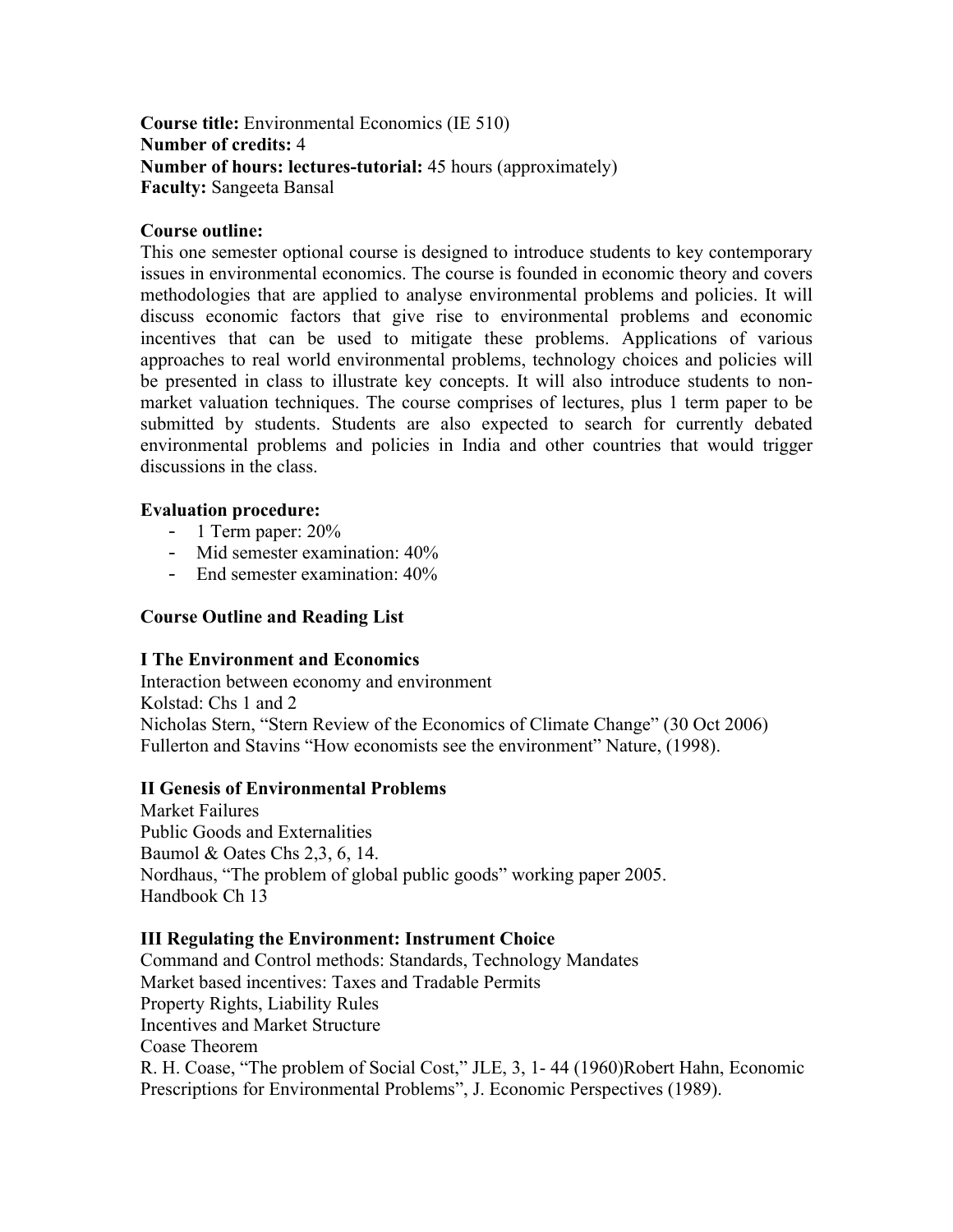Hanley, Shogren and White, ch 4 Buchanan AER 1969, 174 – 177 Baumol and Oates Jeroen C.J.M. van den Bergh, Handbook of Environmental and Resource Economics, ch 19.

#### **IV Role of Information in environmental decision making and regulation**

Asymmetric information Uncertainty Public Disclosure Moral Hazard and Enforcement Eco-labelling Weitzman, "Prices vs Quantities", RES, 41 (4) 477 – 491 (1974). Roberts, M.J. and M. Spence, 1976, Effluent charges and licences under uncertainty, *Journal of Public Economics* 5, 193-208. Kwerel, To tell the truth: Imperfect information and optimal pollution control, *Review of Economic Studies,* 1977, 44 (3), 595 – 560. Tietenberg and Wheeler, Empowering the community: Information strategies for pollution control Afsah, Laplante, Wheeler, Regulation in the information age: Indonesia's public information program for environmental management, The World Bank, Development Research Group, Washington DC, March, 1997. Garcia, Jorge, H., Thomas Sterner and Shakeb Afsah, 2007. Public disclosure of industrial pollution: The PRPOER approach for Indinesia? *Environment and* 

*Development Economics* 12 :739-56.

## **V Private Provision of Environmental Goods**

Voluntary approaches to environmental regulation

Green markets

Corporate social responsibility

Segerson and Miceli "Voluntary environmental agreements: Good or bad news for environmental protection?" JEEM, 36: 109 – 30 (1998).

Maxwell et al, "Self regulation and social welfare: The political economy of corporate environmentalism", JLE, 43: 583-617 (2000).

Bansal Sangeeta and S. Gangopadhyay, 2003, Tax-Subsidy Policies in the Presence of Environmentally Aware Consumers' *Journal of Environmental Economics and Management 45(2S), 333-355.*

Lutz, Lyon, Maxwell, 2000. Quality leadership when regulatory standards are forthcoming. Journal of Industrial Economics XLViii (3), 331-348.

Lyon and Maxwell, Voluntary approaches to environmental regulation: A survey Teisl, Roe and Hicks, Can eco-labeling tune a market? Evidence from dolphin-safe labelling, *Journal of Environmental Economics and Management* 43, 339 – 359 (2002) Lyon, T. P. and John,W. M. (2008), 'Corporate Social Responsibilityand the

Environment: ATheoretical Perspective,' Review of Environmental Economics and Policy, 2(2), 240-26.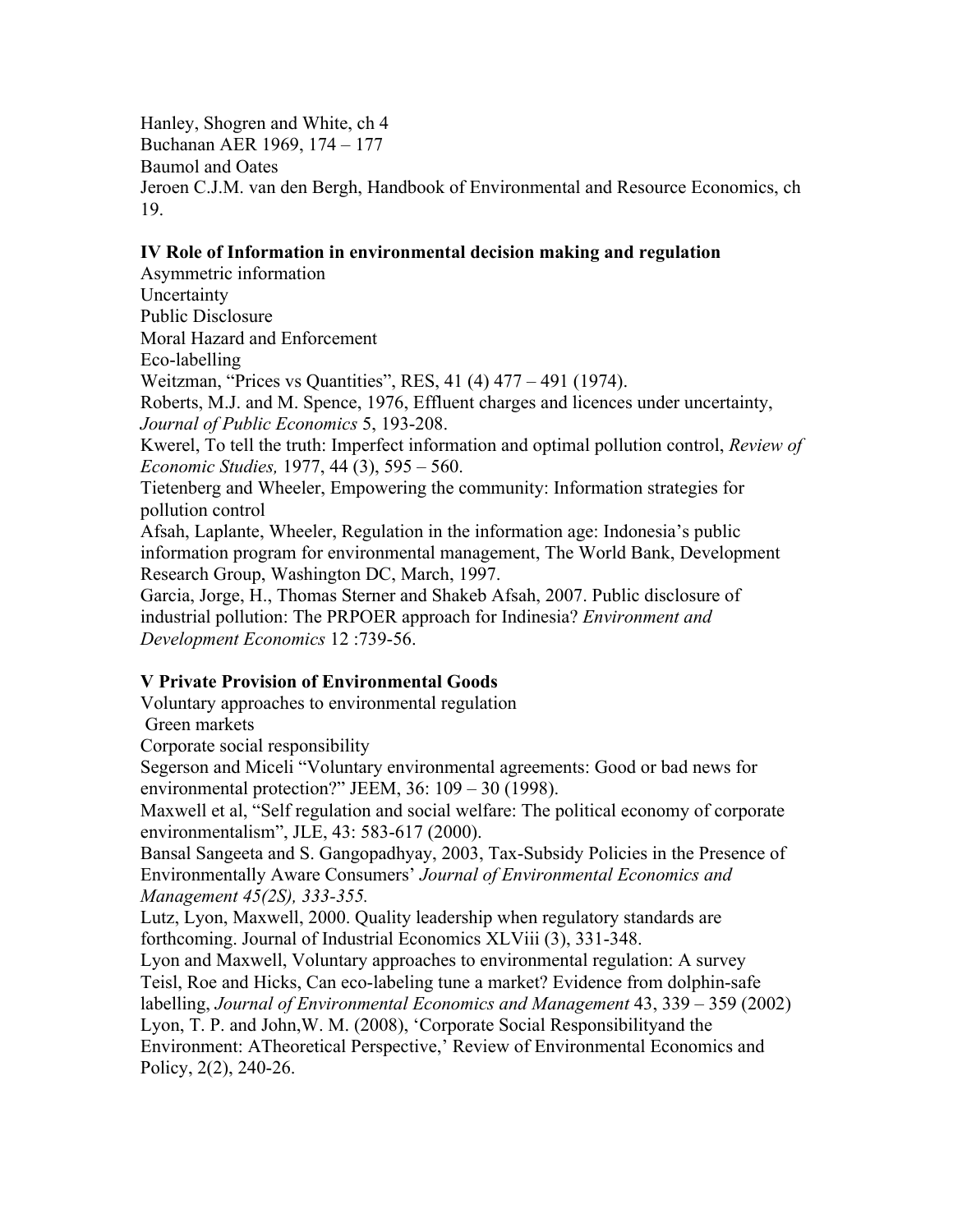# **VI Innovation and Technical Change**

Incentives for technical change Porter's Hypothesis Requate and Unold, 2003, Environmental policy incentives to adopt advanced abatement technology: Will the true ranking please stand up? *European Economic Review.* Porter and Linde, JEP, 9: 97 – 118 (1995). Downing, P.G. and L. J. White, 1986, 'Innovation in Pollution Control,' *Journal of Environmental Economics and Management* 13, 18-29.

Milliman S.R. and R. Prince, 1989, 'Firm incentives to promote technological change in pollution control', *Journal of Environmental Economics and Management 17, 247-265.* Porter and Linde, JEP, 9: 97 – 118 (1995).

Bansal Sangeeta and S. Gangopadhyay, 2005, Incentives for Technological Development: BAT is Bad, *Environmental and Resource Economics* 30, 345-367. Jaffe and Stavins, "Dynamic incentives of environmental regulations: The effect of alternative policy instruments on technology diffusion", JEEM, 29: S-43-63 (1995).

# **VI Global Environmental Issues**

Transboundary environmental problems Global Commons Environmental conflict, bargaining and cooperation Design of international agreements Overview of Climate Change: Causes; possible effects; costs of mitigating green house gas emissions; adaptation measures Mitigating emissions related to energy consumption

# **VII Some Methods in Non-market Valuation**

Choice Experiments Kenneth Train, Discrete Choice Methods with Simulation, Ch 2 and 3. Kolstad Ch 16. Freeman, The Measurement of Environmental and Resource Values: Theory and Methods (RFF Press). Haab and McConell, Valuing Environmental and Natural Resources: The Econometrics of Non-Market Valuation (New Horizons in Environmental Economics) A. Arora, Sangeeta Bansal and P. S. Ward Do farmers value rice varieties tolerant to droughts and floods? Evidence from a discrete choice experiment in Odisha, India",

*Water and Resource Economics*, volume 25, pp 27-41, (2018)

# **Main Book References**

- 1. Nick Hanley, Jason F Shogren and Ben White. Environmental Economics in Theory and Practice. MacMillan 1997.
- 2. Kolstad Charles D. Environmental Economics. Oxford University Press. 2003.
- 3. Baumol William J. and Oats Wallace E. The Theory of Environmental Policy. Second Edition. Cambridge University Press. 1994.
- 4. Sterner Thomas. Policy Instruments for Environmental Protection. RFF. 2002